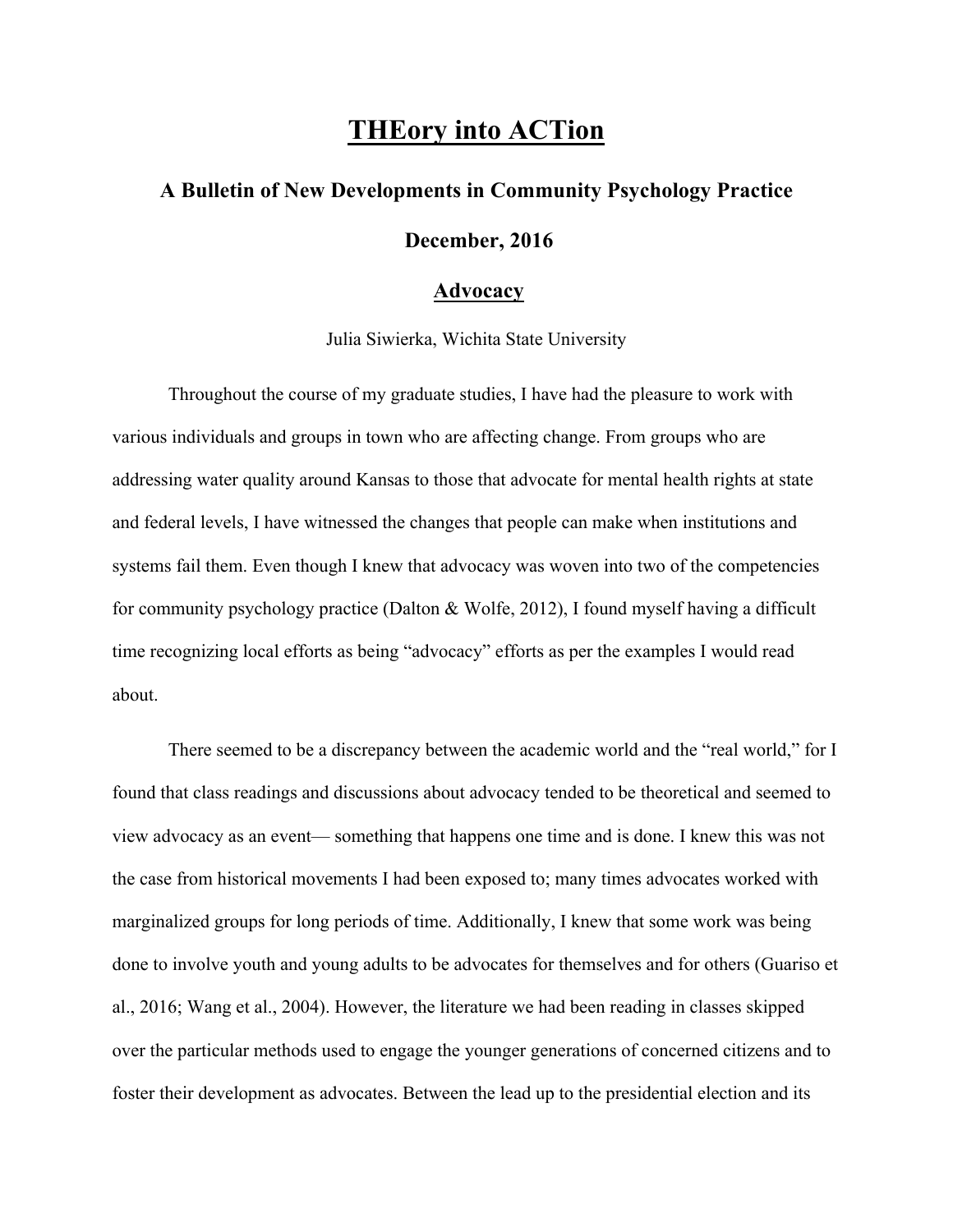results, campus speakers and various national and local organizations have reminded me that despite the vague "book" definitions of advocacy, there are practical examples of advocates everywhere even if they are not trained community psychologists.

One of the definitions of advocacy paints the experience as an "active promotion of a cause or principle" (Community Tool Box, 2016). Many articles read in classes discussed the work of advocates according to the definition provided in the Community Tool Box and even picked up on the multiple stages of advocacy work that are mentioned there as well.

We read about a healthy food initiative in Baltimore (Shin et al., 2015), the removal of alcohol distributors and substance advertisements in Los Angeles (Themba, 1999), and attempts to change handgun ownership legislation (Anestis et al., 2015). These and other articles discussed how working with multiple levels of decision makers and stakeholders is important and that steps were made to work with various allies and opponents to create change. How these "small wins" were made, however, were not fully disclosed within these examples. The fact that many of these advocacy examples were decontextualized from their initial issues made these real examples almost seem hypothetical. Further, even if youth were involved in the advocacy and policy change process, youth seemed to be a mere part of an article's methods section.

Indeed, youth as advocates should be highlighted more often when they are involved, as young people have taken the spotlight in the outcome of the national election. Given the rather negative press youth have received since the election, there seems to be a lot of work needed to heal young people through the advocacy process and to reaffirm that positive changes can occur. Arguably, this can really only happen *when* youth advocate for causes they believe in and their work is properly documented.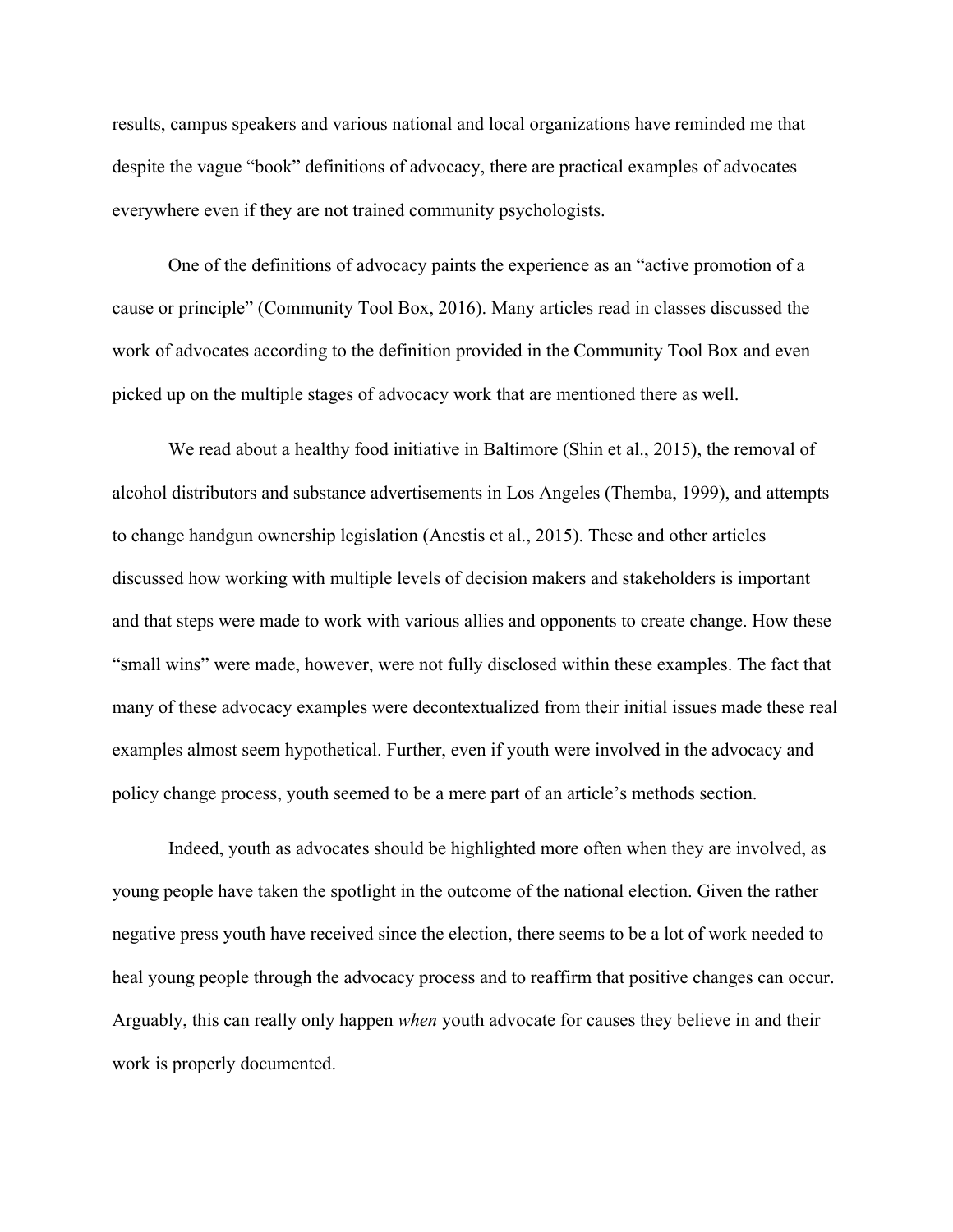

When I started to look at current advocacy efforts nationally and locally, I was better able to see how advocacy works. In fact, I started being able to pin point the specific steps of advocacy planning and action through the real life examples in the news and around me. One

effort I became familiar with came from a campus speaker who is not a community psychologist but whose actions are bold and seek to involve young people. Her name was Bree Newsome, and she was the woman who scaled the flagpole at the South Carolina State Capitol to remove the Confederate flag. In fact, her actions inspired artists across the country to recreate her image as a superhero, a symbol of how powerful advocates can be in inspiring others.

Although she has been involved in various advocacy efforts over the years, Bree's campus talk focused on the continual work for racial justice. From her website and her presentation, some of Bree's goals seem to be: to inspire young people to join in advocacy efforts early on ("Everyone can be an agent of change… Everyone is a leader."); and to one day bring an end to racial discrimination and oppression ("Recognize the humanity in others... We live in a time where poverty [and racism] does not have to exist. We all have a collective responsibility."). Bree provided some of the research into the issue of America's racial and racist history while also interweaving her own family's past into the timeline. Her candid way of talking about the horrific details of this tragic history was paralleled by a look at more modern instances of hatred (i.e. the shooting of AME worshippers in South Carolina and police brutality against Black individuals). She named some of her allies in the mission to climb the flagpole, including concerned white citizens, local religious leaders, youth citizen groups, and NAACP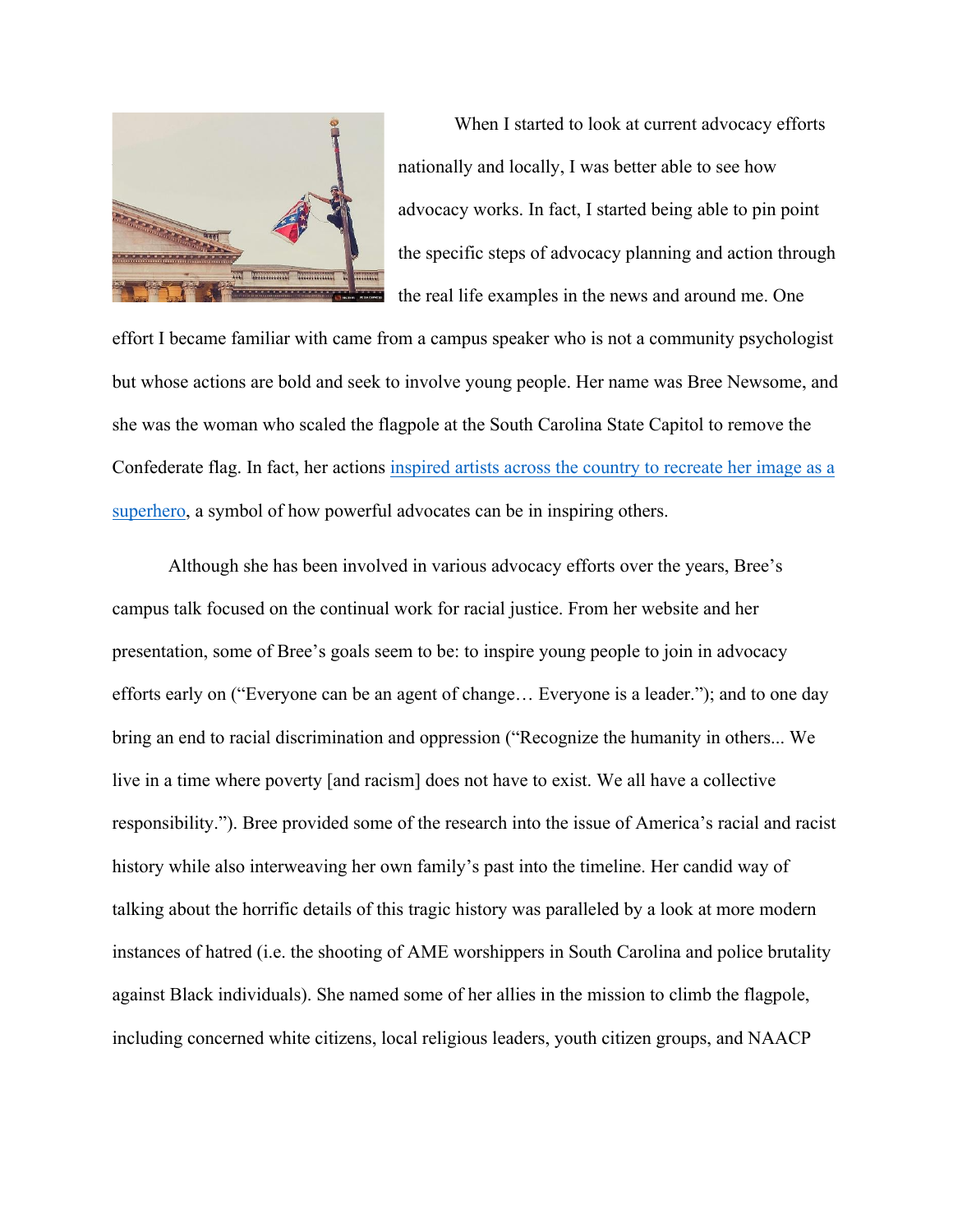branches. She and others planned on facing opposition (particularly law enforcement) and had a script for all to follow.

Ultimately, her act of civil disobedience led to her arrest, but Bree was prepared to take that risk on behalf of the cause. Bree talked about many of the planning stages leading up to that day and for the days following, which involved connecting with other social justice groups in a show of solidarity in the anti-racist and anti-white supremacy movements. As I sat in the audience, I realized, "Ah ha! *This* is what advocacy looks like!" Given the context of a recent Black Lives Matter picnic with the Wichita Police Department and the ongoing killings of Black men and women at the hands of police, Bree's talk gave me the background information I needed to better understand how my class readings were applied in reality. Her appeal to young people was encouraging, for she had "faith [that] things can change in the future," and she recognized that teenagers and young adults now have a lot of that faith.

Regardless of the faith that youth have in their ability to change the world, I will be curious to see if research focuses on engaging young people as advocates in their communities in concrete ways. Outside of the academic realm, I have seen some organizations implement forms of youth engagement t that start to delve into the ways in which young people can protect others' rights and opinions and to speak up when they see something wrong. By seeing youth out in the communities showing up to and participating in events they believe in, I am encouraged that the younger generation will continue to be engaged in the issues they care about.

What I personally want to see, however, is how community psychologists can work with youth according to the two advocacy competencies: assisting youth in creating sustainable collaborative change in systems and to campaign for policy changes that affect them. Detailing the specific and concrete steps in getting youth involved as advocates will be critical not only for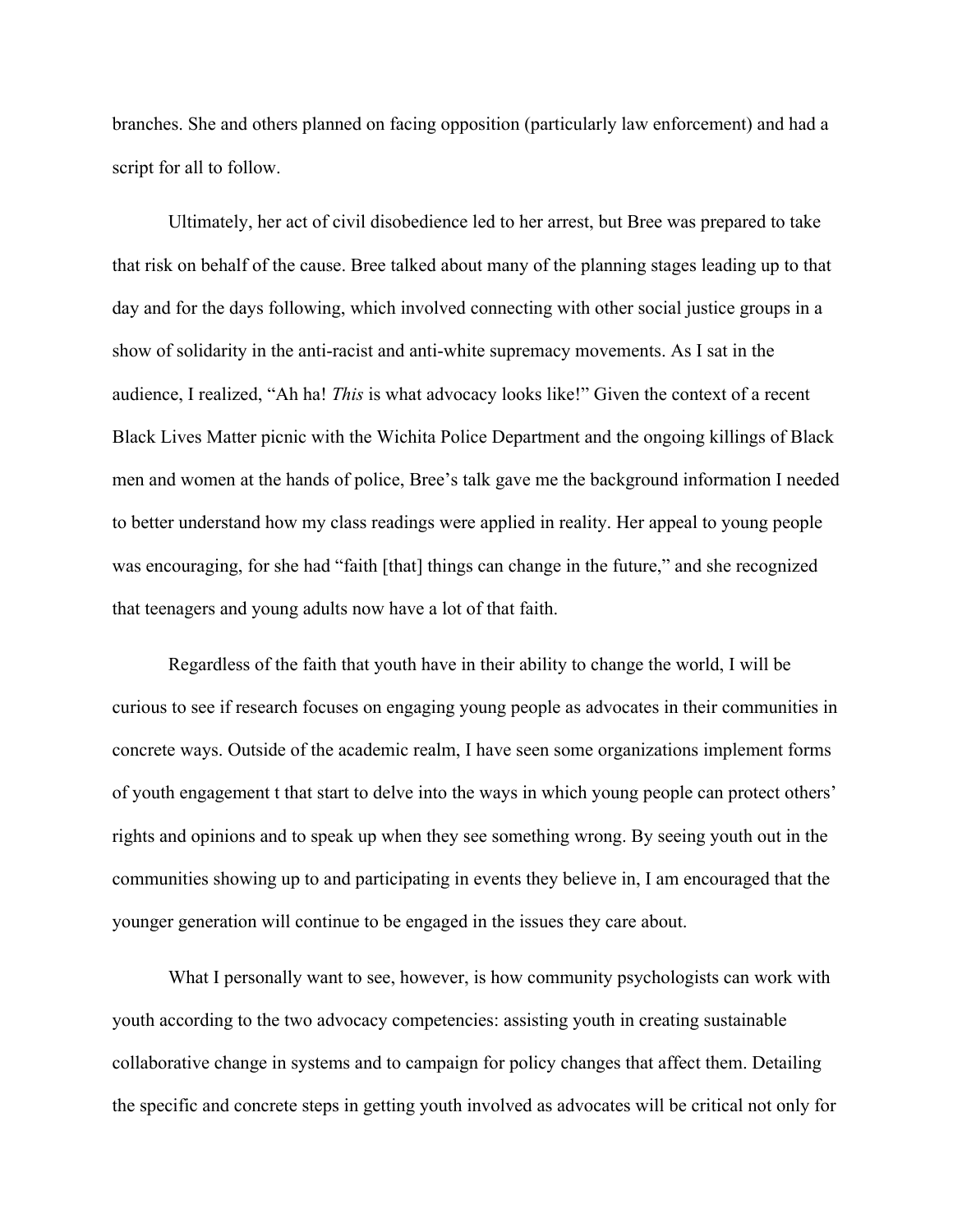the field but also for the non-community psychologist (i.e. how to identify potential advocates among youth, how to teach them the tools they need as advocates, involving youth in the planning process, detailing what specific goals and outcomes youth as advocates achieve). Additionally, providing context to the problems youth attempt to correct can help to provide the motivation for change and other support from allies previously excluded. From a prevention standpoint, many of the issues and conflicts brought up by Bree Newsome can be lessened and hopefully eliminated one day by bringing young people into the advocacy realm. This is not to say that researchers have not involved youth as advocates in the past, but given the work that non-community psychologists have done with youth, I think the field can supplement in the training and documenting of young advocates in the years to come.

I think advocacy is an especially critical competency at this time, and it seems as if advocates will have an even tougher road to travel in the near future. There will be a lot of pushback, a lot of counter-protests, and a lot of hatred that will continue to be uncovered. But by engaging youth early, our country can have a more positive, loving, and healthy future. With more brave speakers like Bree, we are on our way towards a better future, too. Given that there are real world examples of advocacy already happening, detailing them and applying the terminologies and planning stages found within community psychology to such examples can help to make advocacy a much more vivid and personal experience for those learning about the field. Doing this with youth-led initiatives have the possibility to likewise be innovative and pave the way for brighter years ahead.